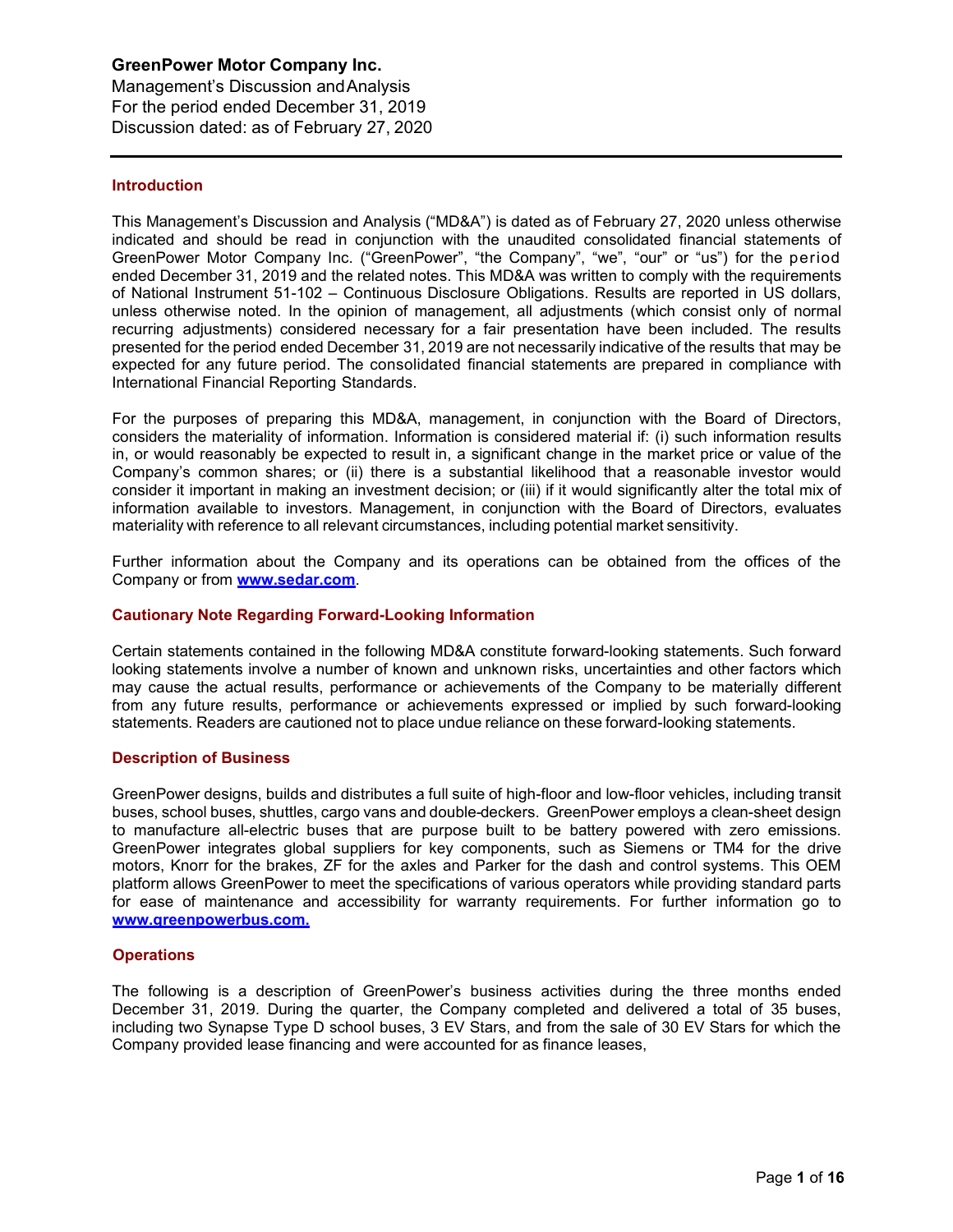Management's Discussion andAnalysis For the period ended December 31, 2019 Discussion dated: as of February 27, 2020

During the three-month period ended December 31, 2019, the company delivered three EV Stars to Sacramento Regional Transit ("SacRT"), which were equipped with curbside wheelchair lifts, completing its follow-on order of three EV Stars from GreenPower. This follows the prior delivery of six EV Stars to SacRT earlier last year. SacRT is utilizing the buses in its ride-share transit service called SmaRT Ride, in which customers request shuttle service with a smartphone app. SacRT is expanding micro-transit in its service area and plans to offer the SmaRT Ride shuttle service across 12 Sacramento communities.

In addition, GreenPower delivered 30 EV Stars to Green Commuter during the quarter and provided 3-year lease financing to fund a portion of the purchase price. The majority of the sales price of these vehicles was funded from HVIP vouchers totalling \$3,000,000 that were previously reserved from funds allocated to the program in 2019. Green Commuter intends to use these EV Stars in its shuttle and van pooling business in California. After the successful integration of these vehicles into its operations, Green Commuter expects to take delivery of the next tranche of EV Stars from its existing order, with 70 EV Stars remaining under this order.

During the quarter GreenPower delivered two all-electric Synapse School buses to Creative Bus Sales, which were sold at no margin. Creative Bus Sales is currently using these all-electric school buses in sales demonstrations across California and GreenPower anticipates that these efforts will drive future sales of this product. During the quarter, GreenPower also received 292 California Highway Patrol certification for the two Synapse Type D school buses that were delivered to the Rialto Unified School District in the previous quarter. This safety certification means that the vehicle meets FMVSS and title 13 compliance and is required for school buses that operate in the state. This is a significant achievement that further enhances the quality and high standards of GreenPower's all-electric buses.

During the quarter GreenPower continued to actively market its vehicles to customers and to engage in investor outreach activities. The Company's sales staff attended numerous customer sales demonstrations and continued to work with Creative Bus Sales to promote sales of its products through its national sales network. Management organized an investor and analyst roadshow in New York in October and attended the LD Micro conference in LA in December. Management brought its EV Star to both of these events, offering the investment community a first-hand look at its best-selling product.

GreenPower has its vehicles listed under the California HVIP (Hybrid and Zero-emission truck and bus voucher incentive project) for vouchers ranging from \$80,000 to \$220,000 for a bus purchased for use in the State of California. At December 31, 2019 the Company had received approvals for 85 HVIP voucher requests relating to sales in California for a total of \$9 million received from the 2019 allocation, subject to final delivery and approval.

On October 24, 2019 the California Air Resource Board ("CARB") approved funding of \$142 million for the 2020 fiscal year, however given the \$125 million waitlist that existed prior to this announcement, by November 1, 2019, CARB announced that it had received voucher requests for the entire budget allocated to the HVIP program for the current fiscal year and was no longer accepting new voucher requests until new funding for the program is identified. This announcement has negatively impacted new sales prospects for GreenPower buses in the state of California.

The Company continues to manage several vehicle production-runs concurrently, with the following major projects underway:

- Production of five EV 250's for Airline Coach Services;
- Production of ten EV Star Plus buses, three of which are for an existing order with SacRT;
- Production of EV Stars, with 12 vehicles in process and initial deposits for the production of 100 EV **Stars**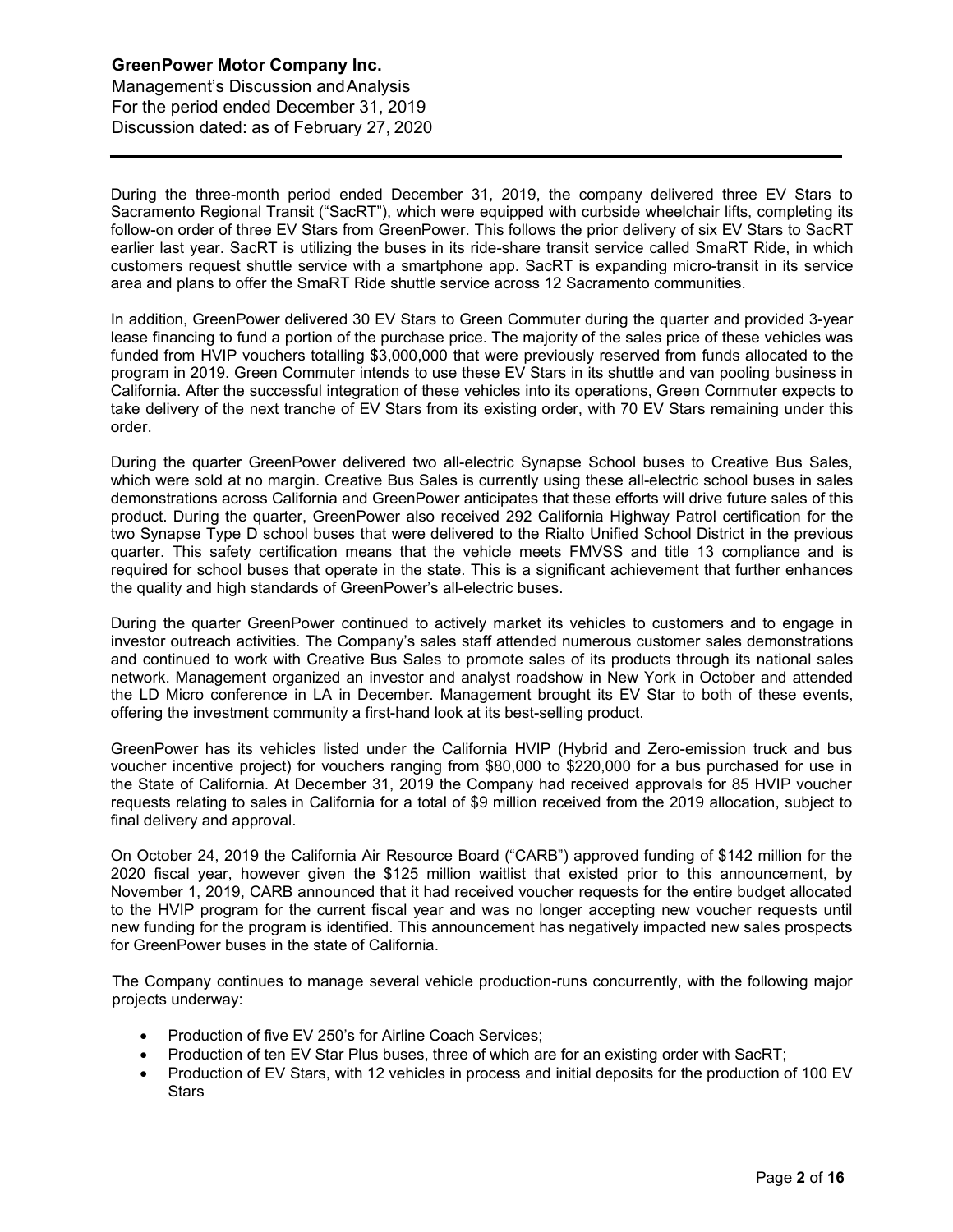Management's Discussion andAnalysis For the period ended December 31, 2019 Discussion dated: as of February 27, 2020

As at December 31, 2019, the Company had:

- Three EV350's, a Synapse shuttle, two EV Stars and ancillary equipment classified as property and ancillary equipment totaling approximately \$790,000;
- Finished goods inventory of approximately \$2.5 million comprised of 9 EV Stars, two Synapse school buses, one EV350 and charging stations;
- Work in process Inventory of \$2.3 million including 12 EV Stars, 10 EV Star Plus, five EV 250s, initial deposits for the 100 EV Star project, and parts inventory.

## **Trends**

The Company does not know of any trends, commitments, events, or uncertainty that are expected to have a material effect on the Company's business, financial condition, or results of operations other than as disclosed herein under "Risk Factors" and the paragraph below.

In January 2020 the Chinese state media reported the first known death from the Coronavirus, along with dozens of other cases of the virus across the country. By the end of January the coronavirus was labelled a public health emergency of international concern by the World Health Organization and by the middle of February over 1,000 people worldwide had died from the virus. In response to the severity of the virus and over concerns of contagion, the Chinese state government imposed significant travel restrictions within the country, and several airlines have suspended their flights into and out of China. The Company is currently in discussions with its key suppliers located in China to determine the status of their operations and to evaluate their ability to deliver products as previously scheduled. The Company is not able to accurately evaluate the potential impact, if any, on its production capabilities or on its financial results at this time. However, given the significance of these events, they have the potential to negatively impact the financial and operational results of the Company.

## **Results of Operations**

## For the three-month period ended December 31, 2019

For the three-month period ended December 31, 2019 the Company recorded revenues of \$4,977,548 and cost of revenues of \$3,511,990 generating a gross profit of \$1,465,558 or 29.4% of revenues. Revenue was generated from the sale of two Synapse Type D school buses, 3 EV Stars, and from the sale of 30 EV Stars for which the Company provided lease financing and were accounted for as finance leases, as well as revenue from finance and operating leases and other sources. Operating costs consisted of administrative fees of \$1,055,706 relating to salaries, project management, accounting, and administrative services; transportation costs of \$58,863 which relate to the use of trucks, trailers, contractors as well as other operational costs needed to transport company products around North America; travel, accommodation, meals and entertainment costs of \$52,792 related to travel for project management, demonstration of company products, and trade shows; product development costs of \$348,583; sales and marketing costs of \$109,731; professional fees of \$87,953 consisting of legal and audit fees; and office expense of \$41,549 consisting of rent and other office expenses, as well as noncash expenses including \$34,885 of share-based compensation expense and depreciation of \$157,970, generating a loss from operations before interest, accretion and foreign exchange of \$482,474.

Interest and accretion on the line of credit, convertible debentures and promissory notes totalled \$574,031, and a foreign exchange gain of \$418 resulted in a loss for the period of \$1,056,087. Non-cash expenses consisting of depreciation, accretion and accrued interest, share-based compensation, warranty accrual and amortization of deferred financing fees totaled \$675,755 in the three-month period.

The consolidated total comprehensive loss for the three-month period was impacted by \$14,932 of other comprehensive loss as a result of the translation of the entities with a different functional currency than presentation currency.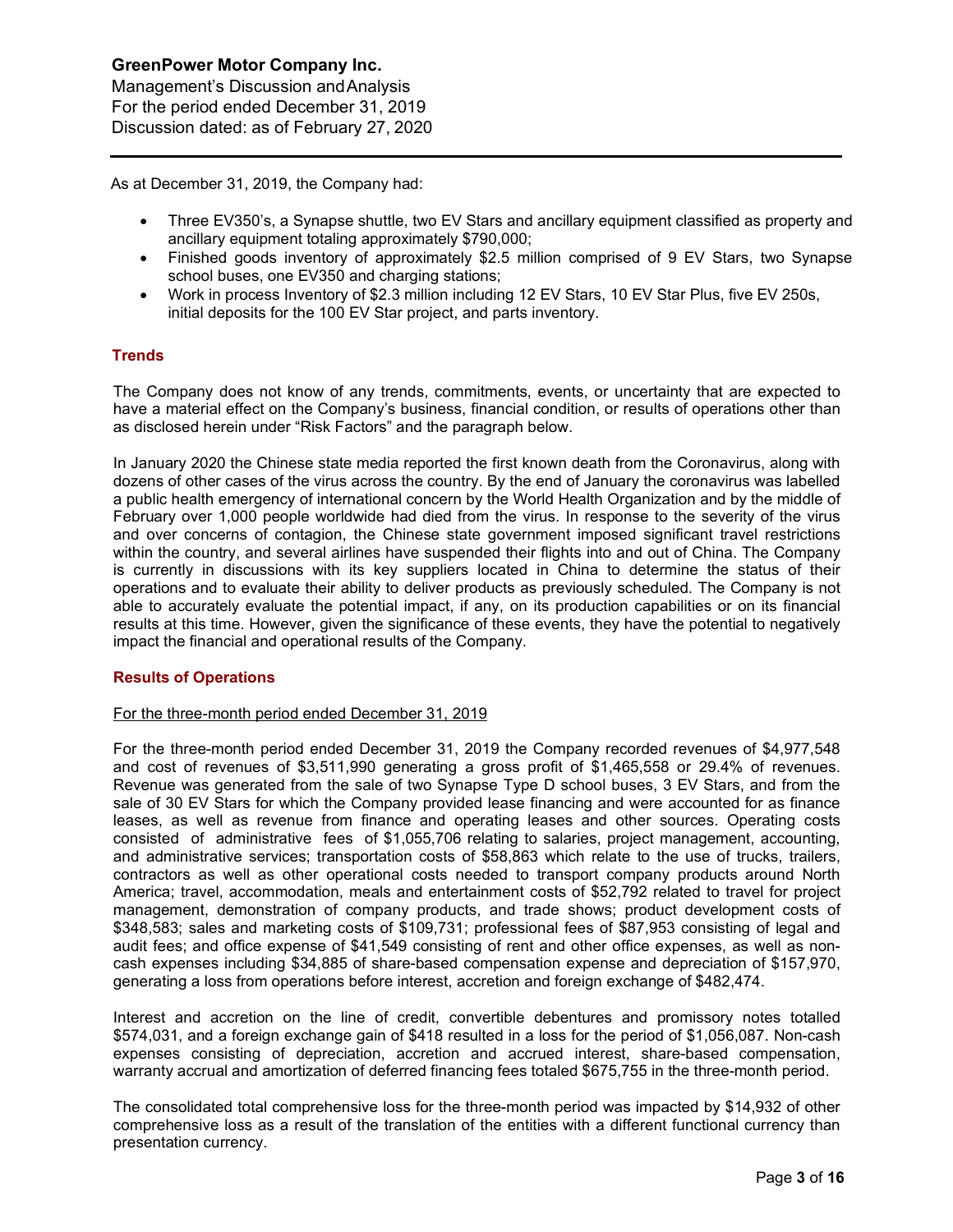Management's Discussion andAnalysis For the period ended December 31, 2019 Discussion dated: as of February 27, 2020

## For the nine-month period ended December 31, 2019

For the nine-month period ended December 31, 2019 the Company recorded revenues of \$12,858,002 and cost of revenues of \$9,276,910 generating a gross profit of \$3,581,092 or 27.9% of revenues. Revenue was generated from the sale of two EV 350s, four Synapse Type D school buses, 30 EV Stars EV Stars, and from the sale of 30 EV Stars for which the Company provided lease financing and were accounted for as finance leases, as well as revenue from finance and operating leases and other sources. Operating costs consisted of administrative fees of \$2,505,075 relating to salaries, project management, accounting, and administrative services; transportation costs of \$177,727 which relate to the use of trucks, trailers, contractors as well as other operational costs needed to transport company products around North America; travel, accommodation, meals and entertainment costs of \$240,542 related to travel for project management, demonstration of company products, and trade shows; product development costs of \$864,309; sales and marketing costs of \$256,211; professional fees of \$201,585 consisting of legal and audit fees; and office expense of \$135,157 consisting of rent and other office expenses, as well as non-cash expenses including \$181,454 of share-based compensation expense and depreciation of \$462,217, generating a loss from operations before interest, accretion and foreign exchange of \$(1,443,185).

Interest and accretion on the line of credit, convertible debentures and promissory notes totalled \$1,584,685, and a foreign exchange loss of \$4,069 resulted in a loss for the period of \$3,031,939.

The consolidated total comprehensive loss for the nine-month period was impacted by \$4,064 of other comprehensive loss as a result of the translation of the entities with a different functional currency than presentation currency.

#### For the three-month period ended December 31, 2018

For the three-month period ended December 31, 2018 the Company recorded revenues of \$1,106,530 and cost of revenues of \$516,221 generating a gross profit of \$590,309, or 53.3% of revenues. The revenue was generated from the sale of two EV Star's and from the sale of three vehicles for which GreenPower provided lease financing: an EV 250 and two EV 350's. Operating costs consisted of administrative fees of \$516,432 relating to salaries, project management, accounting, and administrative services; transportation costs of \$58,780 which relate to the use of trucks, trailers, contractors as well as other operational costs needed to transport company products around North America; travel, accommodation, meals and entertainment costs of \$48,281 related to travel for project management, demonstration of company products, and trade shows; product development costs of \$108,157; sales and marketing costs of \$90,618; professional fees of \$67,872 consisting of legal and audit fees; and office expense of \$87,093 consisting of rent and other office expenses; non-cash expenses including \$57,282 of share-based compensation expense and depreciation of \$114,239, generating a loss from operations before interest, accretion and foreign exchange of \$(558,445).

Interest and accretion on the line of credit, convertible debentures and promissory notes totalled \$375,601, and a foreign exchange gain of \$18,312 resulted in a loss for the period of \$915,734. Non-cash expenses consisting of depreciation, accretion and accrued interest, share-based compensation, and amortization of deferred financing fees totaled \$413,234 in the three-month period.

The consolidated total comprehensive loss for the three-month period was impacted by \$20,840 of other comprehensive loss as a result of the translation of the entities with a different functional currency than presentation currency.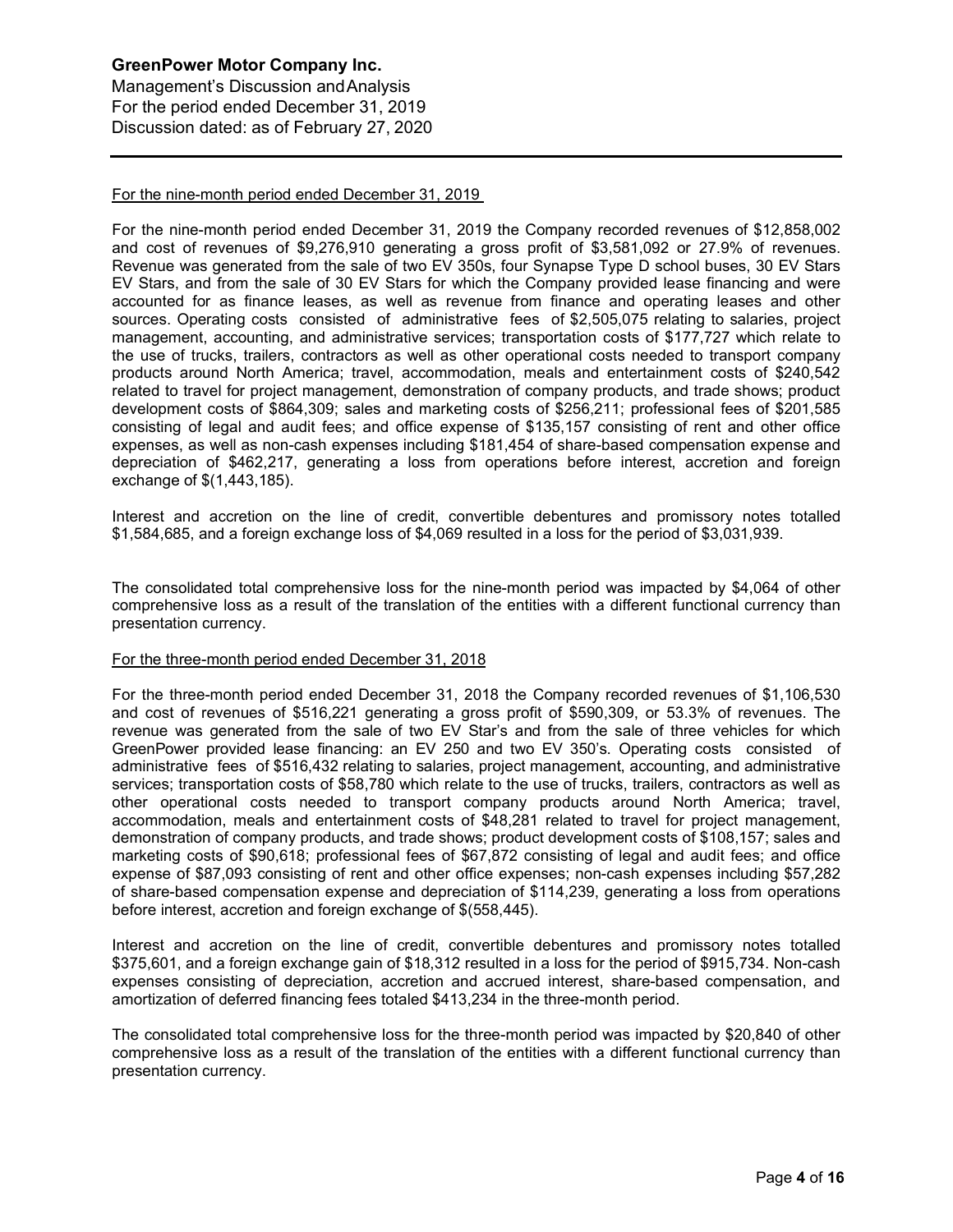Management's Discussion andAnalysis For the period ended December 31, 2019 Discussion dated: as of February 27, 2020

## For the nine-month period ended December 31, 2018

For the nine-month period ended December 31, 2018 the Company recorded revenues of \$3,595,892 and cost of revenues of \$2,128,450 generating a gross profit of \$1,467,442 or 40.8% of revenues, which related to income generated from the sale of EV 350s to the City of Porterville, the sale of EV Stars, and from lease transactions with a customer for one EV 250 and 2 EV 350s. Operating costs consisted of administrative fees of \$1,525,859 relating to salaries, project management, accounting, and administrative services; transportation costs of \$188,144 which relate to the use of trucks, trailers, contractors as well as other operational costs needed to transport company products around North America; travel, accommodation, meals and entertainment costs of \$195,097 related to travel for project management, demonstration of company products, and trade shows; product development costs of \$278,416; sales and marketing costs of \$310,702; professional fees of \$187,882 consisting of legal and audit fees; and office expense of \$234,641 consisting of rent and other office expenses, as well as noncash expenses including \$238,991 of share-based compensation expense and depreciation of \$343,601, generating a loss from operations before interest, accretion and foreign exchange of \$(2,035,891).

Interest and accretion on the line of credit, convertible debentures and promissory notes totalled \$972,255, and a foreign exchange gain of \$17,761 resulted in a loss for the period of \$2,990,385.

The consolidated total comprehensive loss for the nine-month period was impacted by \$38,863 of other comprehensive loss as a result of the translation of the entities with a different functional currency than presentation currency.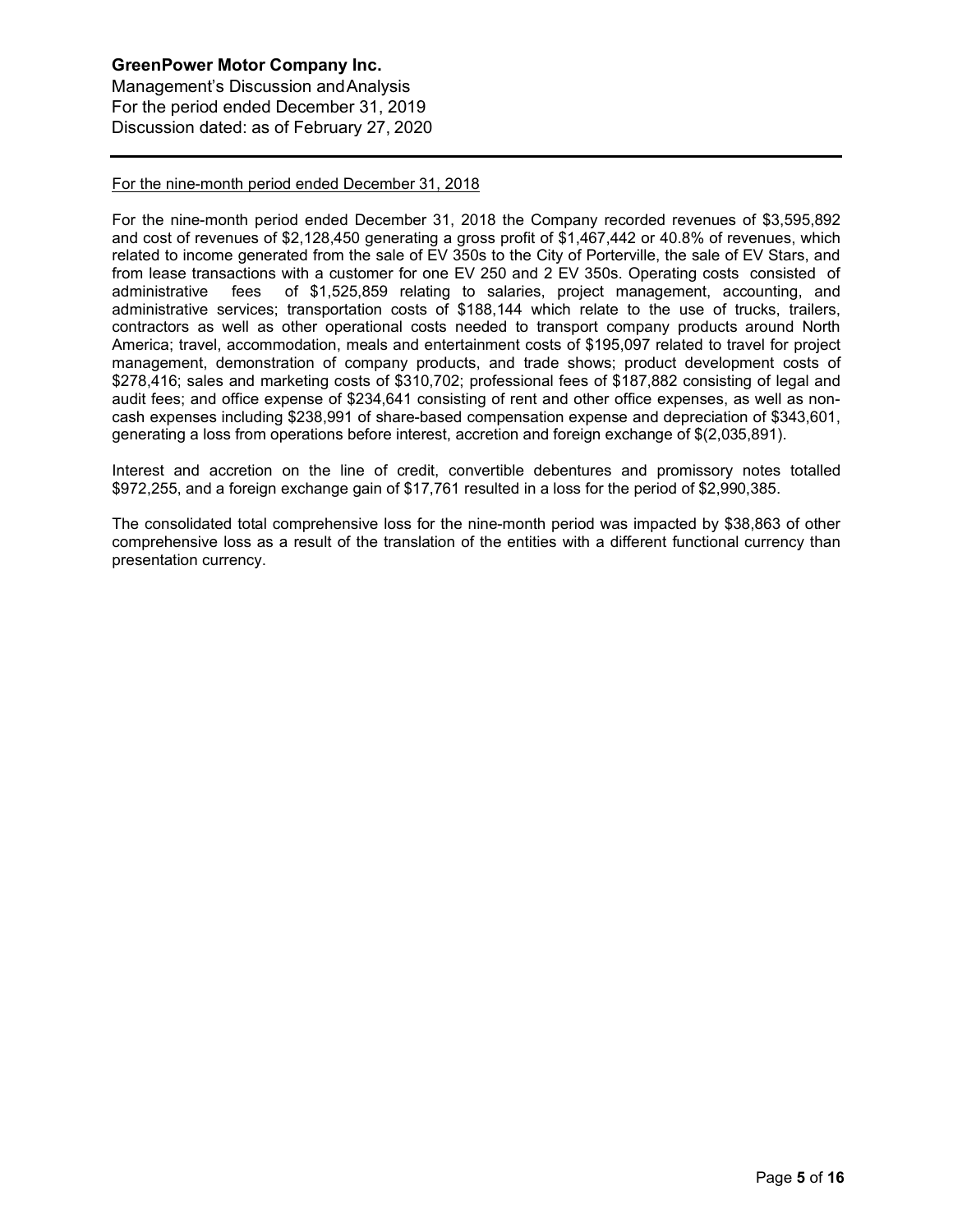Management's Discussion andAnalysis For the period ended December 31, 2019 Discussion dated: as of February 27, 2020

The following tables provide a summary of selected information for the last eight quarters:

|                                              | Three Months Ended |              |   |               |   |             |   |               |  |  |
|----------------------------------------------|--------------------|--------------|---|---------------|---|-------------|---|---------------|--|--|
|                                              |                    | December 31. |   | September 30, |   | June 30,    |   | March 31,     |  |  |
|                                              |                    | 2019         |   | 2019          |   | 2019        |   | 2019          |  |  |
| Financial results                            |                    |              |   |               |   |             |   |               |  |  |
| Revenues                                     | \$                 | 4,977,548    | S | 5,430,503     | S | 2.449.951   | S | 2,486,611     |  |  |
| Net income (loss) for the period             |                    | (1,056,087)  |   | (712, 368)    |   | (1,263,484) |   | (1, 553, 824) |  |  |
| Basic and diluted earnings/(loss) per share* | \$                 | $(0.01)$ \$  |   | $(0.01)$ \$   |   | $(0.01)$ \$ |   | (0.02)        |  |  |
| Balance sheet data                           |                    |              |   |               |   |             |   |               |  |  |
| Working capital (deficit)                    |                    | 2,319,481    |   | 1,648,610     |   | 2,775,679   |   | (155, 176)    |  |  |
| Total assets                                 |                    | 16,811,834   |   | 14,515,250    |   | 15,620,864  |   | 11,910,299    |  |  |
| Shareholders' equity                         |                    | 876,200      |   | 1,951,725     |   | 2,439,746   |   | (85, 636)     |  |  |

|                                              | Three Months Ended |              |  |               |    |              |  |             |  |  |
|----------------------------------------------|--------------------|--------------|--|---------------|----|--------------|--|-------------|--|--|
|                                              |                    | December 31, |  | September 30, |    | June 30,     |  | March $31,$ |  |  |
|                                              |                    | 2018         |  | 2018          |    | 2018         |  | 2018        |  |  |
| Financial results                            |                    |              |  |               |    |              |  |             |  |  |
| Revenues                                     | \$                 | 1,106,530 \$ |  | 9.008         | -S | 2,480,412 \$ |  | 3,435,990   |  |  |
| Net income (loss) for the period             |                    | (915, 734)   |  | (1,445,472)   |    | (629, 179)   |  | 665,059     |  |  |
| Basic and diluted earnings/(loss) per share* | \$                 | $(0.01)$ \$  |  | $(0.02)$ \$   |    | $(0.01)$ \$  |  | 0.01        |  |  |
| Balance sheet data                           |                    |              |  |               |    |              |  |             |  |  |
| Working capital (deficit)                    |                    | (80,804)     |  | 824,357       |    | 1,892,871    |  | 2,180,184   |  |  |
| Total assets                                 |                    | 12,843,812   |  | 11,698,365    |    | 8,814,984    |  | 7,490,466   |  |  |
| Shareholders' equity                         |                    | 414,804      |  | 1,264,228     |    | 1,662,694    |  | 2,167,745   |  |  |

\* Based upon the weighted average number of shares issued and outstanding for the period

The following table summarizes vehicle deliveries pursuant to vehicle leases and vehicle sales for the last four quarters:

|                         | For the three months ended |                |                |           |  |  |  |  |  |  |  |
|-------------------------|----------------------------|----------------|----------------|-----------|--|--|--|--|--|--|--|
|                         | December 31,               | September 30,  | June 30,       | March 31, |  |  |  |  |  |  |  |
|                         | 2019                       | 2019           | 2019           | 2019      |  |  |  |  |  |  |  |
| <b>Vehicle Sales</b>    |                            |                |                |           |  |  |  |  |  |  |  |
| <b>EV 350</b>           | 0                          |                |                | 3         |  |  |  |  |  |  |  |
| EV Star                 | ੨                          | 24             | 3              | 3         |  |  |  |  |  |  |  |
| Synapse school bus      |                            | $\mathfrak{p}$ |                | 0         |  |  |  |  |  |  |  |
| Total                   | 5                          | 27             | 4              | 6         |  |  |  |  |  |  |  |
| <b>Vehicle Leases</b>   |                            |                |                |           |  |  |  |  |  |  |  |
| EV 350                  | O                          |                |                | O         |  |  |  |  |  |  |  |
| <b>EV 250</b>           |                            |                |                |           |  |  |  |  |  |  |  |
| <b>EV Star</b>          | 30                         |                |                | 0         |  |  |  |  |  |  |  |
| Total                   | 30                         | 0              | $\mathfrak{p}$ | 0         |  |  |  |  |  |  |  |
|                         |                            |                |                |           |  |  |  |  |  |  |  |
| <b>Total Deliveries</b> | 35                         | 27             | 6              | 6         |  |  |  |  |  |  |  |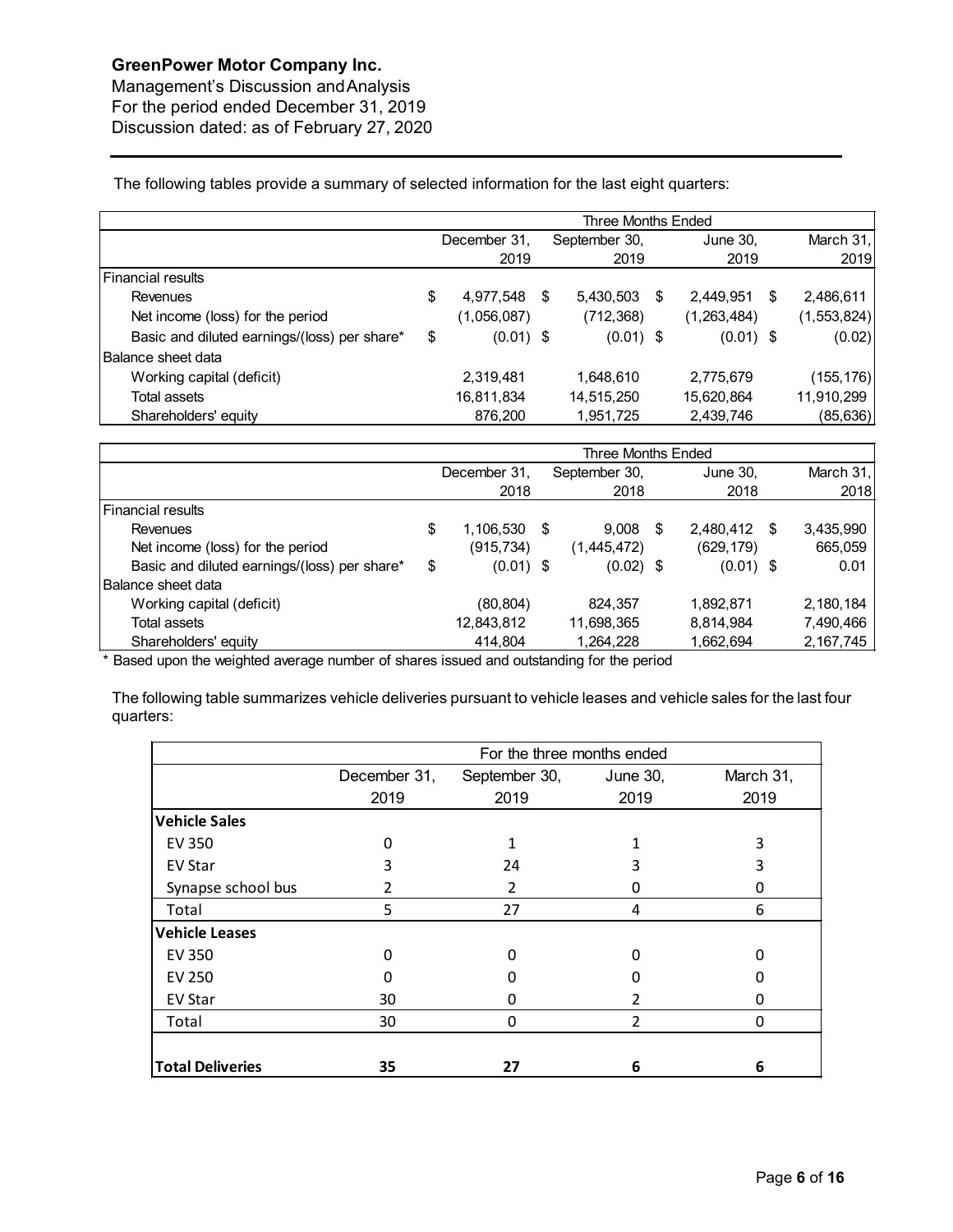Management's Discussion andAnalysis For the period ended December 31, 2019 Discussion dated: as of February 27, 2020

The following table summarizes cash expenses for the last four quarters:

|                                         |    | December 31, |    | September 30, | June 30, |            |     | March 31,  |
|-----------------------------------------|----|--------------|----|---------------|----------|------------|-----|------------|
|                                         |    | 2019         |    | 2019          |          | 2019       |     | 2019       |
| <b>Total Expenses</b>                   | \$ | 2,521,645    | \$ | 2,104,506     | \$       | 1,986,880  | \$  | 1,866,235  |
| Less:                                   |    |              |    |               |          |            |     |            |
| Depreciation                            |    | (157, 970)   |    | (160, 661)    |          | (143,586)  |     | (172, 607) |
| Accretion                               |    | (151, 525)   |    | (133, 373)    |          | (129,989)  |     | (127,002)  |
| Share-based payments                    |    | (34,885)     |    | (53,025)      |          | (93, 544)  |     | (93, 750)  |
| Amortization of deferred financing fees |    | (157, 915)   |    | (154, 883)    |          | (156, 732) |     | (92, 948)  |
| <b>Warranty Accrual</b>                 |    | (173,460)    |    | (188,554)     |          | (38, 864)  |     | (88, 589)  |
| <b>Total Cash Expenses (1)</b>          | \$ | 1,845,890    | \$ | 1,414,010     | S        | 1,424,165  | \$. | 1,291,339  |

The following table summarizes adjusted EBITDA for the last four quarters:

|                                  | For the three months ended |                  |  |                 |   |                  |             |  |
|----------------------------------|----------------------------|------------------|--|-----------------|---|------------------|-------------|--|
|                                  |                            | December 31,     |  | September 30,   |   | <b>June 30,</b>  | March $31,$ |  |
|                                  |                            | 2019             |  | 2019            |   | 2019             | 2019        |  |
| Net loss for the period<br>Plus: | \$                         | $(1,056,087)$ \$ |  | $(712, 368)$ \$ |   | $(1,263,484)$ \$ | (1,553,706) |  |
| Depreciation                     |                            | 157,970          |  | 160,661         |   | 143,586          | 172,607     |  |
| Interest and accretion           |                            | 574,031          |  | 510,042         |   | 500,612          | 428,668     |  |
| Share-based payments             |                            | 34,885           |  | 53,025          |   | 93,544           | 93,750      |  |
| <b>Warranty Accrual</b>          |                            | 173,460          |  | 188,554         |   | 38,864           | 88,589      |  |
| <b>Adjusted EBITDA (1)</b>       |                            | (115,741) \$     |  | 199,914         | S | (525,742) \$     | (858, 681)  |  |

(1) Non-IFRS Financial Measures: "Total Cash Expenses", as defined above, and "Adjusted EBITDA" reflects net income or loss before interest, taxes, share-based payments, depreciation and amortization, and warranty accrual. Adjusted EBITDA is a measure used by analysts and investors as an indicator of operating cash flow since it excludes the impact of movements in working capital items, non-cash charges and financing costs. Therefore, Adjusted EBITDA gives the investor information as to the cash generated from the operations of a business. However, Adjusted EBITDA is not a measure of financial performance under IFRS and should not be considered a substitute for other financial measures of performance. Adjusted EBITDA as calculated by GreenPower may not be comparable to Adjusted EBITDA as calculated and reported by other companies. The most comparable IFRS measure to Adjusted EBITDA is net income.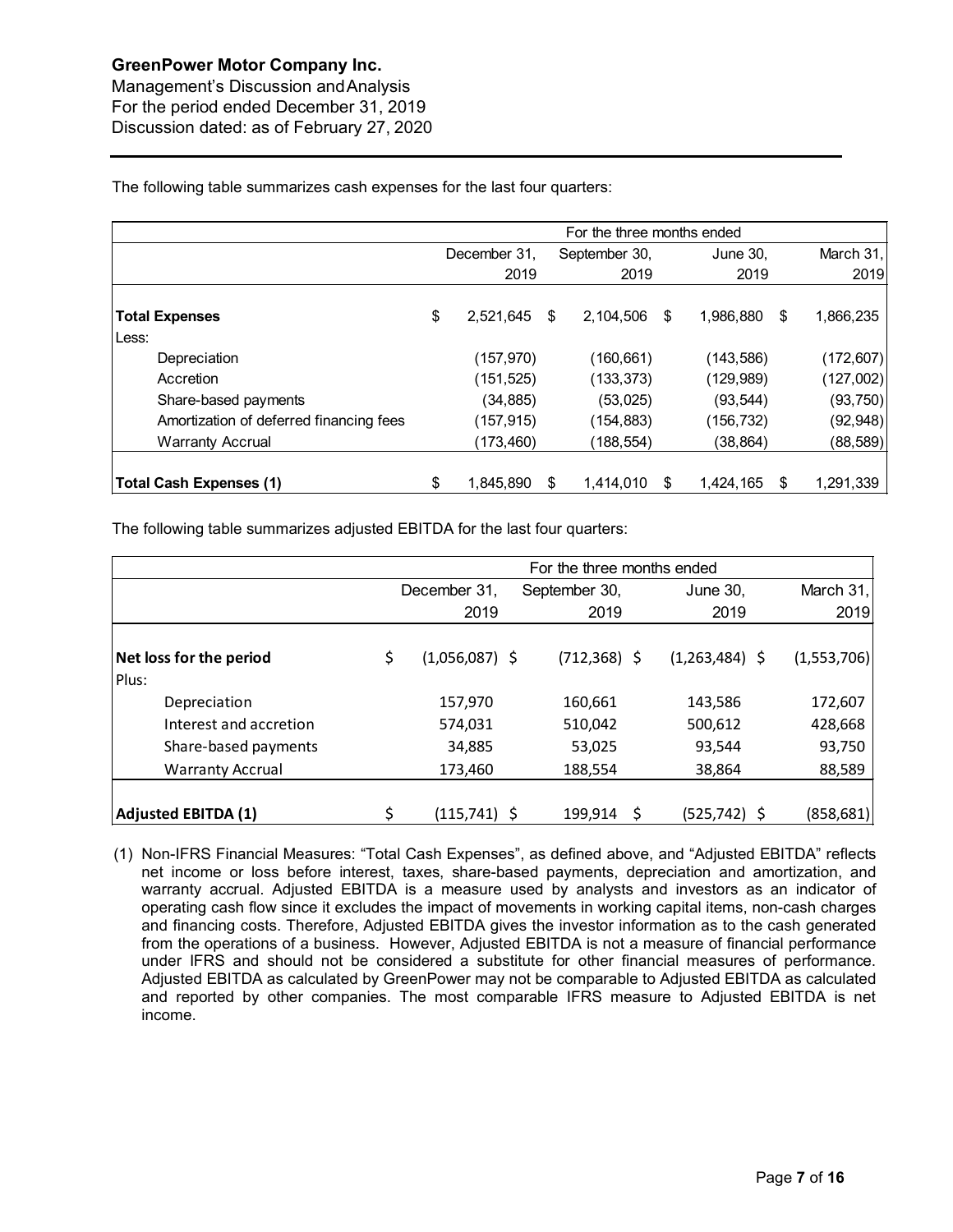Management's Discussion andAnalysis For the period ended December 31, 2019 Discussion dated: as of February 27, 2020

## **Liquidity**

At December 31, 2019, the Company had a cash and restricted cash balance of \$244,176 and working capital of \$2,319,481. The Company's line of credit had a maximum limit of \$5,000,000 as at December 31, 2019 that was increased to a maximum credit limit of up to \$8,000,000 in early January 2020. Available funds on the Company's line of credit as at December 31, 2019 was \$25,055. The Company manages its capital structure and makes adjustments to it based on available funds to the Company. The Company will continue to rely on additional financings and the sale of its inventory to further its operations and meet its capital requirements to manufacture EV vehicles, complete the Altoona test, expand its production capacity and further develop its sales, marketing, engineering, and technical resources.

## **Capital Resources**

Three months ended December 31, 2019 and up to the date of this report

Authorized: Unlimited number of common shares without par value Authorized: Unlimited number of preferred shares without par value

As at December 31, 2019, the Company had the following outstanding convertible debentures all with an 8% interest rate and a term of four years. The Convertible Debentures have effective rates ranging from 28.3% - 38.5%.

| <b>Issue Date</b> | <b>Amount</b><br>(SCDN) | <b>Converted</b><br><b>Amount</b><br>(SCDN) | <b>Matured</b><br><b>Amount</b><br>(SCDN) | Outstanding<br><b>Amount</b><br>(SCDN) | <b>Conversion</b><br><b>Price</b><br>(SCDN) | <b>Shares on</b><br><b>Conversion</b> |
|-------------------|-------------------------|---------------------------------------------|-------------------------------------------|----------------------------------------|---------------------------------------------|---------------------------------------|
| Dec 11, 2015      | 777,000                 | (60,000)                                    | (717,000)                                 |                                        | 0.40                                        | n/a                                   |
| May 17, 2017      | 1,900,000               | ۰                                           |                                           | 1.900.000                              | 0.65                                        | 2,923,077                             |
| May 31, 2017      | 250,000                 | -                                           |                                           | 250,000                                | 0.65                                        | 384,615                               |
| Sep 25, 2017      | 1,476,000               | -                                           |                                           | 1,476,000                              | 0.40                                        | 3,690,000                             |
| Oct 16, 2017      | 2,220,000               | (250,000)                                   |                                           | 1,970,000                              | 0.40                                        | 4,925,000                             |
| Total             | 6.623.000               | (310,000)                                   | (717,000)                                 | 5,596,000                              |                                             | 11,922,692                            |

On July 19, 2019 CDN \$50,000 worth of debentures (issued on October 16, 2017) were converted into 125,000 common shares with a conversion price of CDN \$0.40.

On September 25, 2019 635,044 options were converted into common shares at an exercise price of \$0.25 per share.

During the three-month period ended December 31, 2019, the Company incurred share-based compensation expense with a measured fair value of \$34,885. The fair value of the options granted were recorded as share-based payments on the Consolidated Condensed Interim Statements of Operations.

On May 14, 2019 the shareholders approved a new rolling stock option plan with a limit of 10% of the issued shares (the "2019 Stock Option Plan"). As at December 31, 2019, there were 5,039,500 options outstanding, of which 4,424,000 were exercisable, and an additional 5,781,225 options were available for issuance under the 2019 Stock Option Plan. During the nine months ended December 31, 2019 a total of 2,957,673 options expired unexercised or were forfeited. The Company did not grant any stock options during the quarter ended December 31, 2019.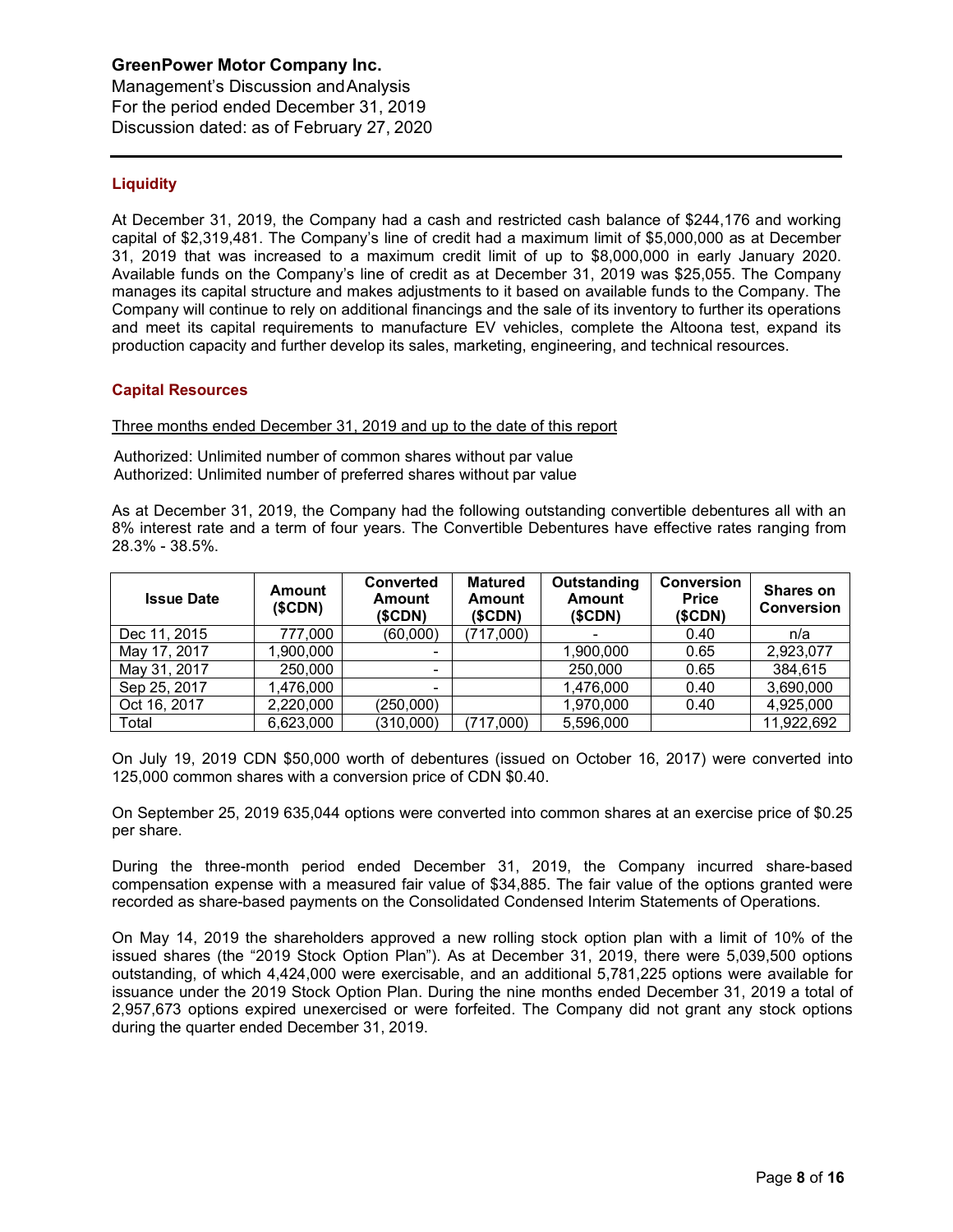Management's Discussion andAnalysis For the period ended December 31, 2019 Discussion dated: as of February 27, 2020

## **Investing Activities**

### For the three months ended December 31, 2019

See the Operations and Capital Resources sections above for a summary of the Company's investing activities during the three months ended December 31, 2019.

## **Other Matters**

During the three months ended December 31, 2019 the Company filed a notice of Civil Claim in the Supreme Court of British Columbia against Philip Oldridge, the former CEO and director of GreenPower. The civil claim is currently before the courts and the Company is not able to evaluate whether it will be successful in its claim against Mr. Oldridge.

## **Off-Balance Sheet Arrangements**

As of the date of this filing, the Company does not have any off-balance sheet arrangements that have, or are reasonably likely to have, a current or future effect on the results of operations or financial condition of the Company including, without limitation, such considerations as liquidity and capital resources that have not previously been discussed, other than payments on one lease that is classified as a short term lease, which totaled \$9,203 for the three months ended December 31, 2019, and was recognized in rent and maintenance expense. This lease is scheduled to terminate on July 31, 2020, and the remaining minimum lease payments until the end of the lease are \$21,918.

## **Related Party Transactions**

A summary of compensation for directors, officers and key management personnel is as follows:

|                               |   | <b>For the Three Months Ended</b> |                                     |   | <b>For the Nine Months Ended</b> |                                     |
|-------------------------------|---|-----------------------------------|-------------------------------------|---|----------------------------------|-------------------------------------|
|                               |   |                                   | December 31, 2019 December 31, 2018 |   |                                  | December 31, 2019 December 31, 2018 |
| Salaries and Benefits (1)     | S | 103.270 S                         | 74.229                              | s | 314.191 S                        | 186.729                             |
| Consulting fees (2)           |   | 30,000                            | 99.270                              |   | 150,000                          | 290,899                             |
| Accommodation (3)             |   | -                                 | 17.280                              |   | 762                              | 24,804                              |
| Truck and Trailer Rentals (4) |   | 26.761                            | 32.642                              |   | 81.164                           | 105.892                             |
| <b>Options Vested (5)</b>     |   | 28.399                            | 44,023                              |   | 154,010                          | 168,707                             |
| <b>Total</b>                  |   | 188,431                           | 267,443                             | S | 700,127                          | 777,031                             |

- 1) Salaries and benefits incurred with officers and a former officer are included in Administrative fees on the Consolidated Statements of Operations.
- 2) Consulting fees included in professional fees and sales and marketing on the Consolidated Statements of Operations are paid to, management service companies of the CEO and Chairman, and to the former CEO of the Company to provide accounting, management and consulting services.
- 3) Accommodation expense paid to Stage Coach Landing, Inc., a company that the CEO and Chairman of GreenPower and the former CEO are officers and directors. These costs are expensed on the Consolidated Statements of Operations.
- 4) Truck and trailer rental fees paid to Maple Leaf Equipment Aircraft and Recovery Inc., a company that the CEO and Chairman of GreenPower and the former CEO are officers and directors. These costs are included in Transportation costs on the Consolidated Statements of Operations.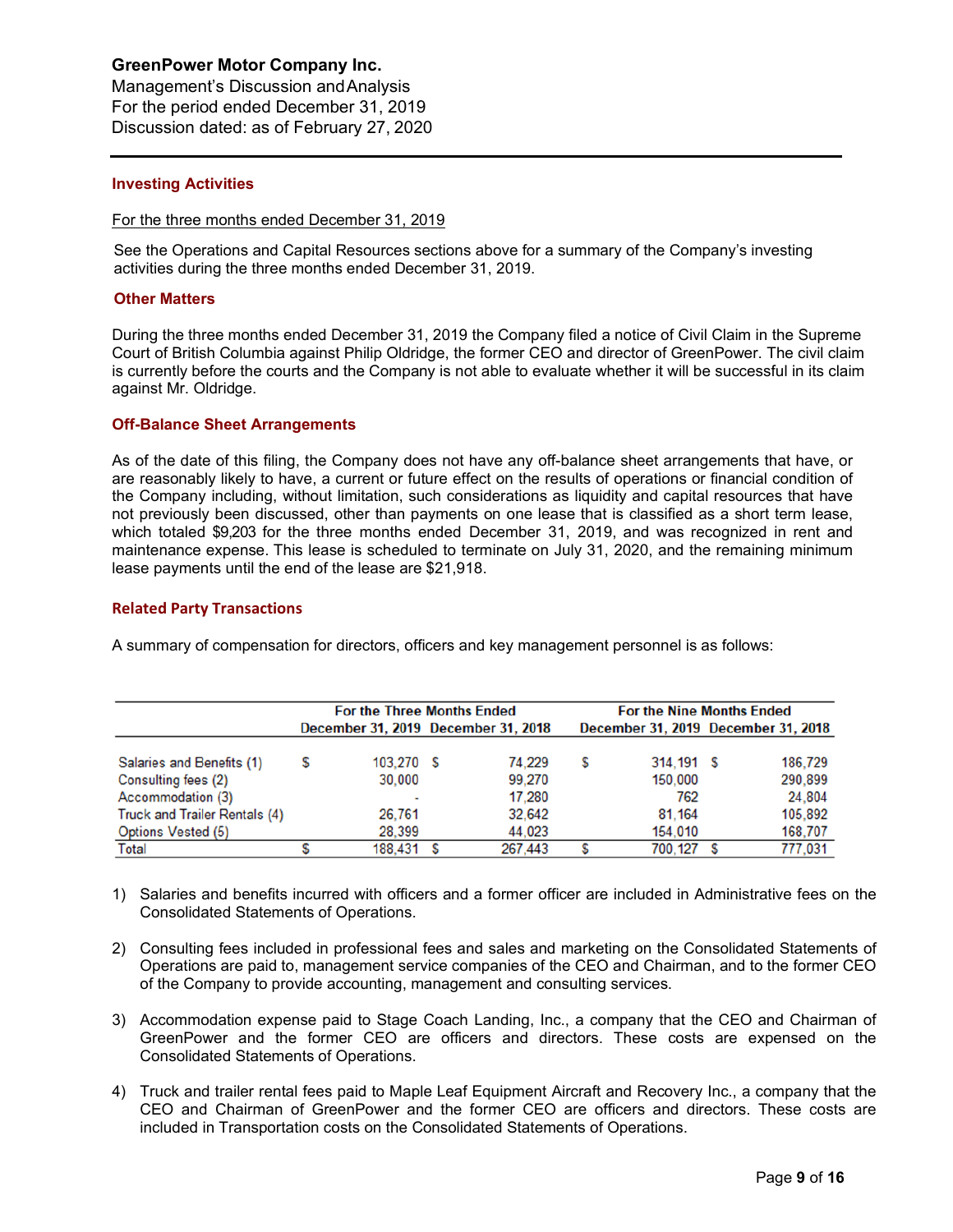## **GreenPower Motor Company Inc.**  Management's Discussion andAnalysis For the period ended December 31, 2019 Discussion dated: as of February 27, 2020

5) Amounts recognized for related party stock-based compensation are included in Share-based payments on the Consolidated Statements of Operations.

Accounts payable and accrued liabilities at December 31, 2019 included CAD \$21,998 and USD \$12,276 (March 31, 2019 – CDN \$38,768) owed to officers, directors, and companies controlled by officers and directors, and shareholders, which is non-interest bearing, unsecured and has no fixed terms of repayment.

Notes payable as at December 31, 2019 includes CAD \$230,000 (March 31, 2019 – CAD\$230,000) owed to a company beneficially owned by the Chairman of the Company.

As at December 31, 2019, two companies beneficially owned by the CEO and Chairman of the Company had loans outstanding to the Company with a total value of CAD \$3,185,000 and USD \$120,000 (March 31, 2019 - CAD \$1,430,000 and USD \$120,000). These loans were renewals of all outstanding loans to the two companies beneficially owned by the CEO and Chairman on December 30, 2019 and have a maturity date that is the earlier of (i) the date that the GreenPower completes an equity financing of more than Five Million US Dollars (US\$5,000,000) (ii) from receipt of proceeds on the sale of buses in excess of Ten Million US Dollars (US\$10,000,000) or (iii) April 15th, 2021, and bear interest at 12% per annum. In addition, on December 31, 2019 the CEO and Chairman had a loan outstanding to the Company of CAD \$50,000 (March 31, 2019 – nil) which was repaid in January 2020. The Company has agreed to grant the lender in each of these loans a general security assignment on the assets of GreenPower Motor Company Inc., subordinated to the BMO Bank of Montreal.

Loans payable to related parties of \$2,846,024 (March 31, 2019 - \$1,498,907) include the loans with terms described above, including accrued interest, and other loans payable to directors and officers, companies controlled by directors and officers, which are unsecured and have no fixed terms of repayment.

The outstanding balance of unconverted convertible debentures at December 31, 2019 (Note 13), includes CDN\$3,075,000 (March 31, 2019 – CDN\$3,025,000) owed to officers, directors and companies controlled by directors.

On February 26, 2020 the Company amended the compensation arrangements to the management service company of the CEO who was appointed on June 12, 2019 increasing the monthly payment from US \$10,000 to US \$18,750 per month plus GST.

These transactions were measured at the exchange amount, which is the amount agreed upon by the transacting parties.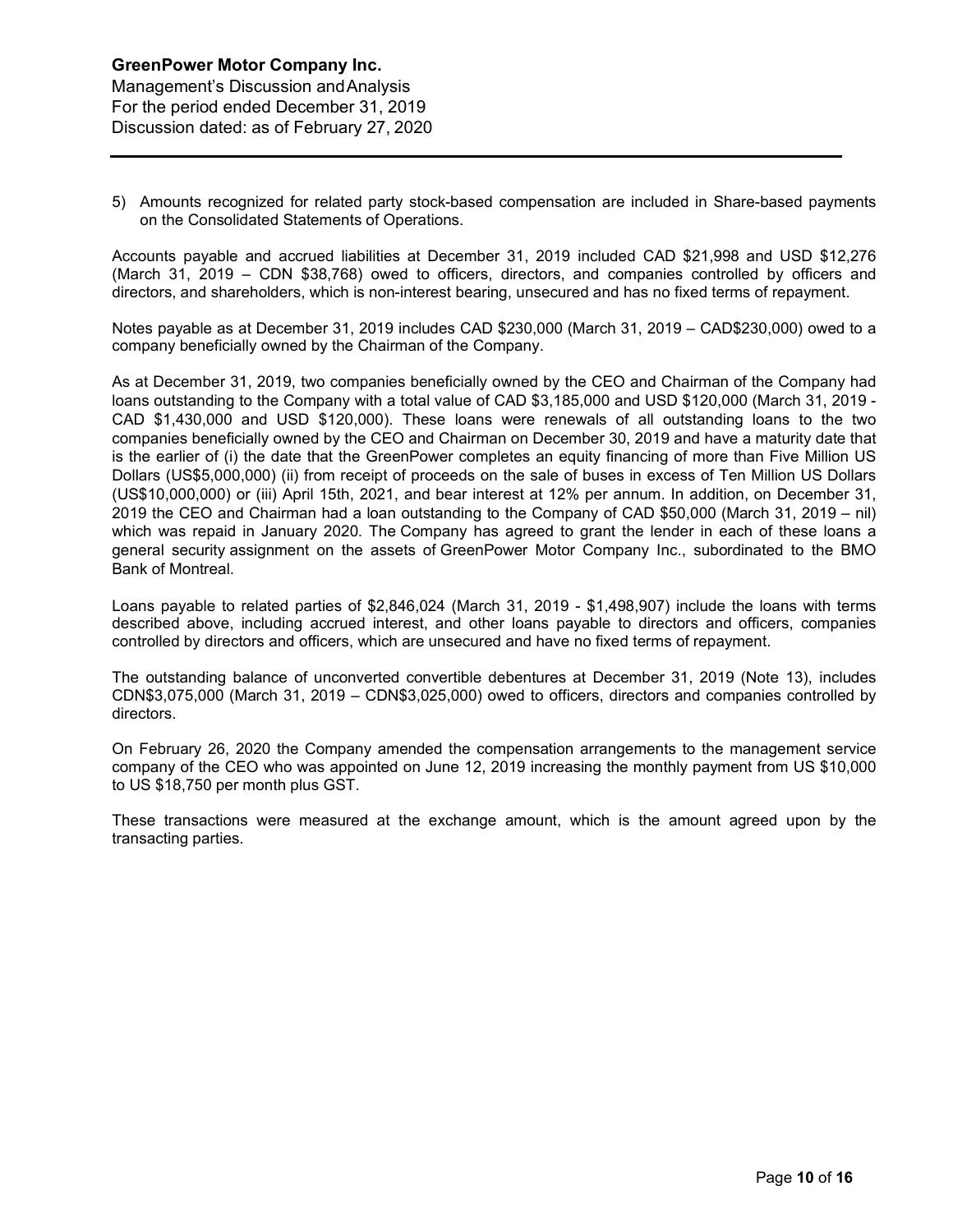Management's Discussion andAnalysis For the period ended December 31, 2019 Discussion dated: as of February 27, 2020

## **New and Amended Standards**

## *Adoption of accounting standards*

The following new or amended standards were adopted during the year ended March 31, 2019:

IFRS 15 Revenue from Contracts with Customers provides a single principle-based framework to be applied to all contracts with customers. IFRS 15 replaces the previous revenue standard IAS 18, Revenue, and the related Interpretations on revenue recognition. The standard scopes out contracts that are considered to be lease contracts, insurance contracts and financial instruments. The new standard is a control-based model as compared to the existing revenue standard which is primarily focused on risks and rewards. Under the new standard, revenue is recognized when a customer obtains control of a good or service. Transfer of control occurs when the customer has the ability to direct the use of and obtain the benefits of the good or service. This standard is effective for reporting periods beginning on or after January 1, 2018.

IFRS 9 Financial Instruments replaces the current standard IAS 39 Financial Instruments: Recognition and Measurement, replacing the current classification and measurement criteria for financial assets and liabilities with only two classification categories: amortized cost and fair value. This standard has an effective date of January 1, 2018.

IFRS 16 Leases was issued in January 2016 and specifies how an IFRS reporter will recognize, measure, present and disclose leases. The standard provides a single lessee accounting model, requiring lessees to recognize assets and liabilities for all leases unless the lease term is 12 months or less or the underlying asset has a low value. Lessors continue to classify leases as operating or finance, with IFRS 16's approach to lessor accounting substantially unchanged from its predecessor, IAS 17. This standard is effective for reporting periods beginning on or after January 1, 2019.

The adoption of the above accounting policies impacted the consolidated financial statements for the three months ended December 31, 2019 as described in the respective notes.

#### *Future accounting pronouncements*

Certain new accounting standards and interpretations have been published by the IASB or the IFRS Interpretations Committee that are not mandatory for the December 31, 2019 reporting period.

The Company has reviewed new and revised accounting pronouncements that have been issued but are not yet effective. The Company has not early adopted any of these standards and is currently evaluating the impact, if any, that these standards might have on its consolidated financial statements.

## **Critical Accounting Estimates**

Significant assumptions about the future and other sources of estimation uncertainty that management has made at the end of the reporting period, that could result in a material adjustment to the carrying amountsof assets and liabilities, in the event that actual results differ from assumptions made, relate to, but are not limited to, the inputs used in the Black-Scholes option pricing model to measure stock-based compensation and warrants, determination of the liability portion of convertible debentures, determination of the useful life of equipment, net realizable value of inventory, provision for warranty expense, and the \$nil provision for income taxes. Critical estimates used in the preparation of these accounting statements include but are not limited to the following:

#### *Critical accounting judgments*

- i. the determination of the discount rate to use to discount the promissory note receivable,finance lease receivable and lease liabilities;
- ii. the determination of the functional currency of each entity within the consolidated Company;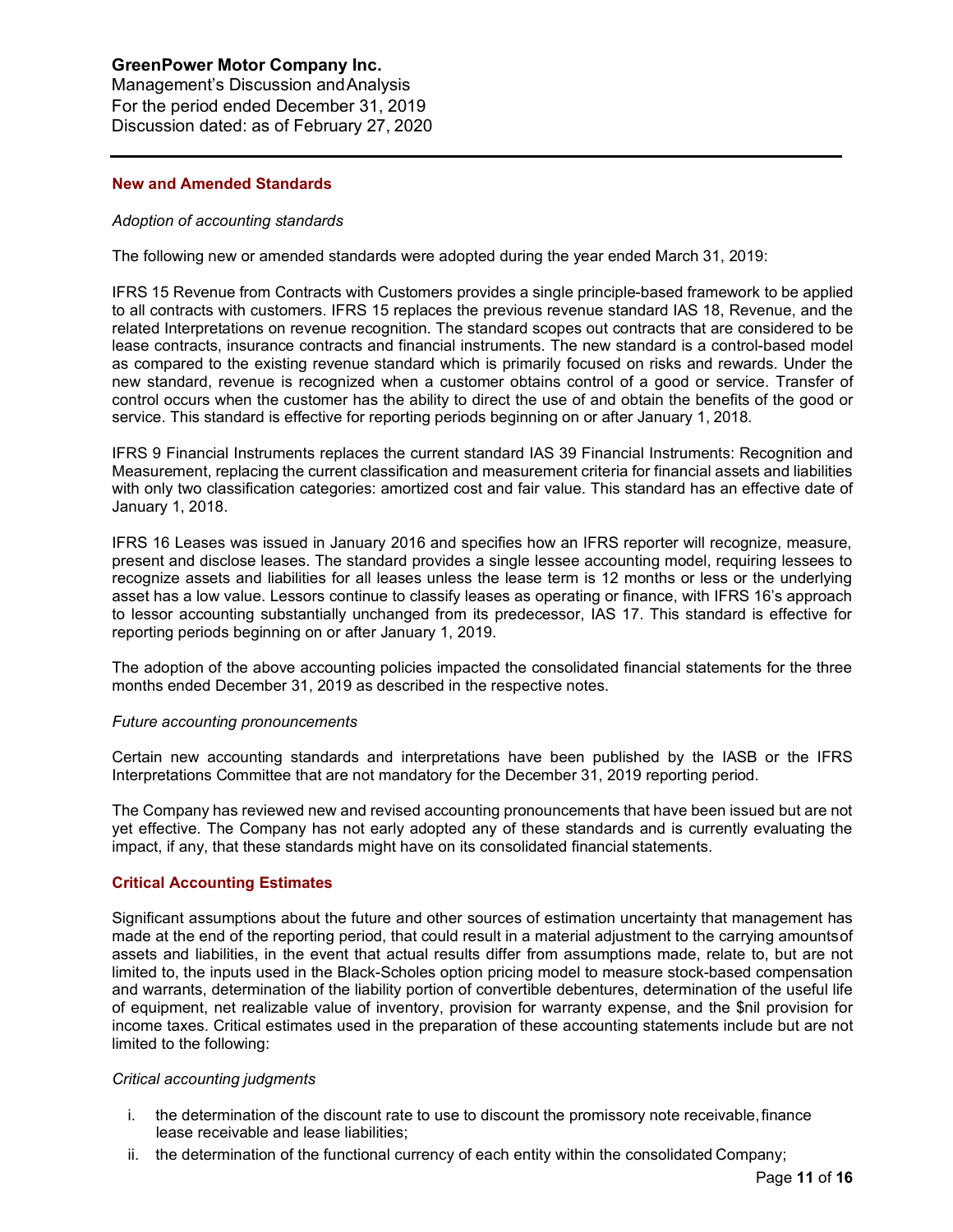- iii. the Company's ability to continue as a going concern;
- iv. The classification of leases as either financial leases or operating leases; and
- v. The identification of performance obligations in revenue contracts and the determination ofwhen they are satisfied.

## **Financial Instruments**

The Company's financial instruments consist of cash and restricted cash, accounts receivable, finance lease receivable, promissory note receivable, line of credit, accounts payable and accrued liabilities, note payable, loans payable to related parties, promissory note payable, convertible debentures and lease liabilities. As at December 31, 2019, the Company had working capital \$2,319,481. The Company's continuing operations are dependent upon its ability to raise capital and generate cash flows from operations.

The Company has exposure to the following financial instrument related risks.

## **Credit risk**

The Company's exposure to credit risk is on its cash, finance lease, and promissory note receivable. Cash consists of cash bank balances held in major financial institutions in Canada and the United States with a high credit quality and therefore the Company is exposed to minimal risk. The Company assesses the credit risk of its promissory note receivable counterparty and lease counterparty on an annual basis and believes it is exposed to minimal credit risk.

#### **Liquidity risk**

The Company tries to ensure that there is sufficient capital in order to meet short-term business requirements, after taking into account the Company's cash balances and available liquidity on the Company's \$5 million operating line of credit, that was increased to up to \$8 million subsequent to the year end. The Company's cash is invested in bank accounts at major financial institutions in Canada and the United States and is available on demand. The Company will continue to rely on additional financings to further its operations and meet its capital requirements.

## **Trade Tariffs**

The Company manufactures and imports key components from overseas that are subject to tariffs on importation into the United States, and for which the Company is currently paying tariffs. In particular, the Company is subject to tariffs on goods imported from China, which increases the cost of these goods and negatively impacts the company's profitability and financial position.

#### **Market risks**

Market risk is the risk of loss that may arise from changes in market factors such as interest rates and foreign exchange. The Company believes interest rate risk is not material.

The Company is exposed to foreign exchange risk as it conducts business in both the United States and Canada. Management monitors its foreign currency balances but the Company does not engage in any hedging activities to reduce its foreign currency risk.

At December 31, 2019, the Company was exposed to currency risk through the following monetary assets and liabilities in CDN Dollars.

| Cash                                            | S | 1,889       |
|-------------------------------------------------|---|-------------|
| <b>Accounts Receivable</b>                      |   | 63,514      |
| <b>Promissory Notes Receivable</b>              |   | 1,000,000   |
| <b>Accounts Payable and Accrued Liabilities</b> |   | (396, 319)  |
| Loans Payable to Related Parties                |   | (3,235,000) |
| <b>Convertible Debentures</b>                   |   | (5,596,000) |
| Note Payable                                    | S | (380,000)   |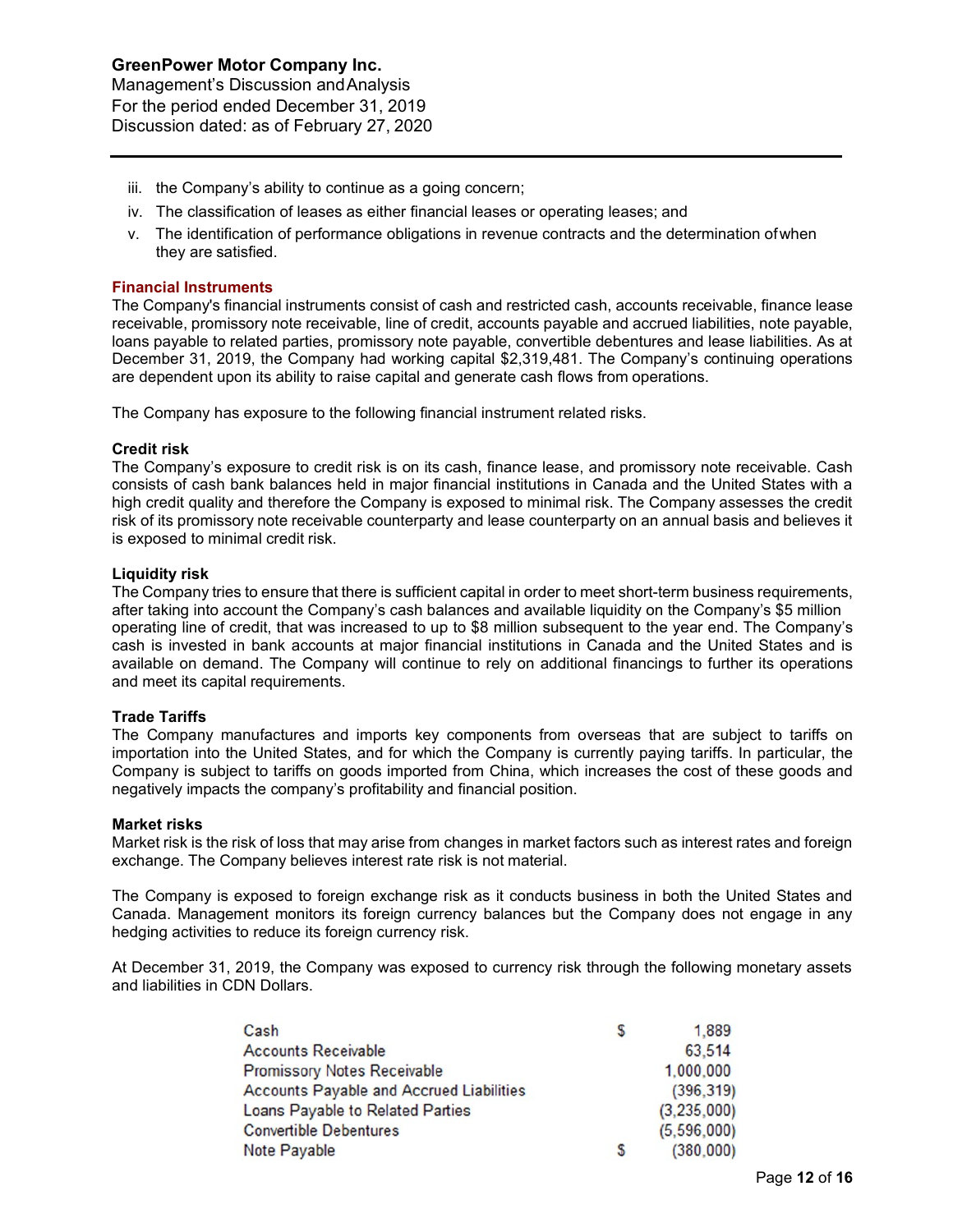Management's Discussion andAnalysis For the period ended December 31, 2019 Discussion dated: as of February 27, 2020

Based on the net exposure as at December 31, 2019, and assuming all other variables remain constant, a 10% change in the appreciation or depreciation of the Canadian dollar relative to the US dollar would result in a change of approximately \$660,000 to other comprehensive income/loss.

## **Capital Management**

The capital structure of the Company consists of cash, operating line of credit, secured and unsecured promissory notes and convertible debentures and equity attributable to common shareholders, consisting of issued share capital and deficit. There was no change to the Company's approach to capital management during the year. The Company is not subject to externally imposed capital requirements.

## **Outlook**

For the immediate future, the Company plans to:

- Complete production and delivery of EV Stars and EV Star Plus models, currently in various stages of production
- Deliver the remaining two Synapse school buses in finished goods inventory
- Complete and receive the final decision on the Altoona test of its EV Star
- Expand assembly and manufacturing capabilities in the Company's leased facilities in Porterville, including "Complete Knock Down" assembly of an EV Star
- Continue to develop and expand sales opportunities and increase its sales backlog
- Receive approval from the Nasdaq stock exchange to uplist the Company's shares
- Further develop its sales and marketing, engineering and technical resources

## **Capitalization and Outstanding Security Data**

The total number of common shares issued and outstanding is 108,207,251 as of December 31, 2019. There are no preferred shares issued and outstanding.

An incentive stock option plan was established for the benefit of directors, officers, employees and consultants of the Company. As of December 31, 2019, there are 5,039,500 options granted and outstanding. The total number of common share warrants outstanding as of the same date is 28,490,568.

As at February 27, 2020, the company had 108,207,251 issued shares, 7,439,500 options outstanding and 28,490,568 warrants outstanding.

## **Disclosure of Internal Controls**

Management has established processes to provide them sufficient knowledge to support representations that they have exercised reasonable diligence that (i) the financial statements do not contain any untrue statement of material fact or omit to state a material fact required to be stated or that is necessary to make a statement not misleading in light of the circumstances under which it is made, as of the date of and for the periods presented by the financial statements, and (ii) the financial statements fairly present in all material respects the financial condition, results of operations and cash flow of the Company, as of the date of and for the periods presented.

In contrast to the certificate required for non-venture issuers under National Instrument 52-109, Certification of Disclosure in Issuers' Annual and Interim Filings ("NI 52-109"), the Venture Issuer Basic Certificate does not include representations relating to the establishment and maintenance of disclosure controls and procedures ("DC&P") and internal control over financial reporting ("ICFR"), as defined in NI 52-109. In particular, the certifying officers filing this certificate are not making any representations relating to the establishment and maintenance of: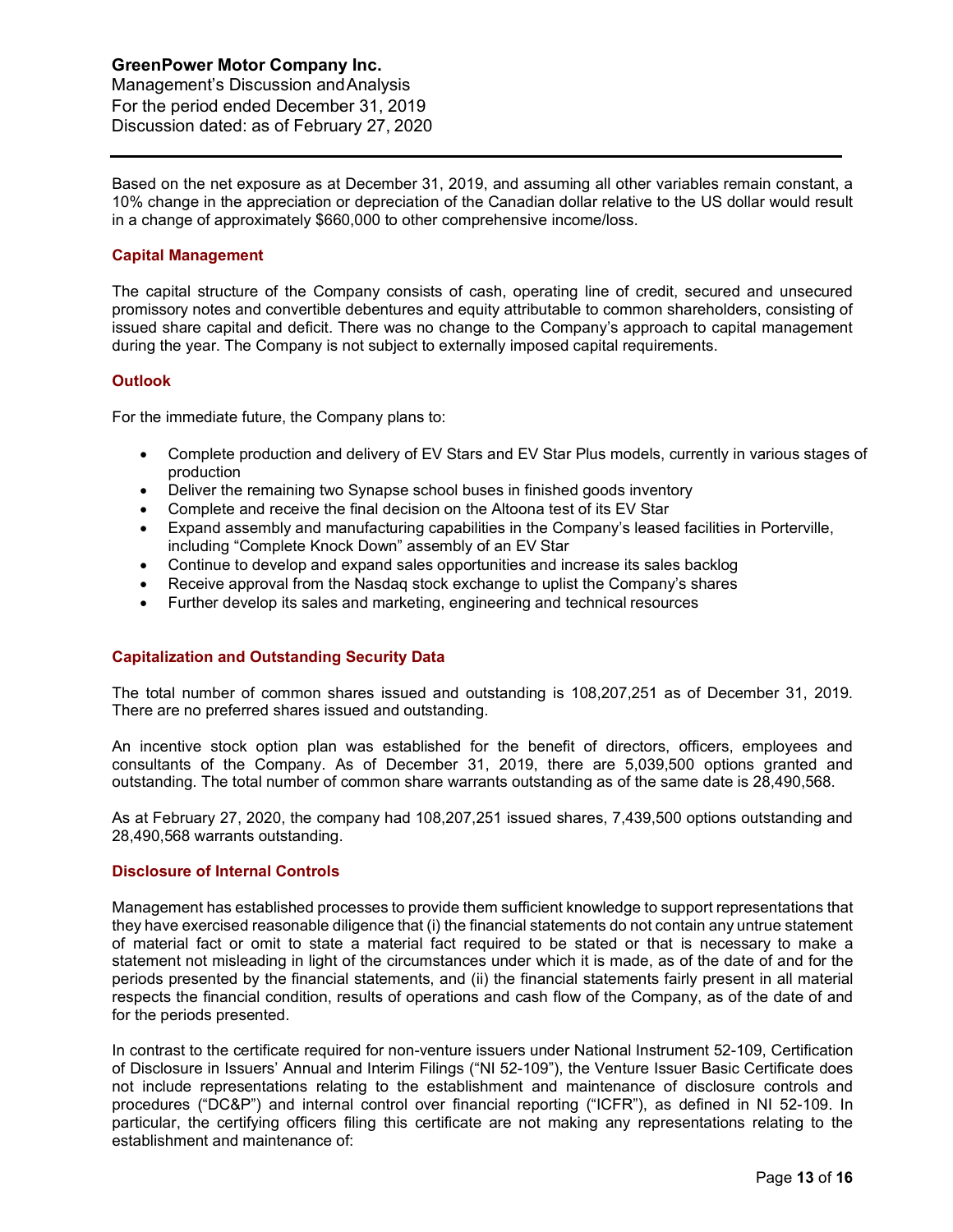Management's Discussion andAnalysis For the period ended December 31, 2019 Discussion dated: as of February 27, 2020

- i. controls and other procedures designed to provide reasonable assurance that information required to be disclosed by the issuer in its annual filings, interim filings or other reports filed or submitted under securities legislation is recorded, processed, summarized and reported within the time periods specified in securities legislation; and
- ii. a process to provide reasonable assurance regarding the reliability of financial reporting and the preparation of financial statements for external purposes in accordance with the issuer's GAAP (IFRS).

The issuer's certifying officers are responsible for ensuring that processes are in place to provide them with sufficient knowledge to support the representations they are making in the certificate. Investors should be aware that inherent limitations on the ability of certifying officers of a venture issuer to design and implement on a cost effective basis DC&P and ICFR as defined in NI 52-109 may result in additional risks to the quality, reliability, transparency and timeliness of interim and annual filings and other reports provided under securities legislation.

## **Risk Factors**

Investing in the common shares of the Company involves risk. Prospective investors should carefully consider the risks described below, together with all of the other information included in this MD&A before making an investment decision. If any of the following risks actually occurs, the business, financial condition or results of operations of the Company could be harmed. In such an event, the trading price of the common shares could decline and prospective investors may lose part or all of their investment.

## No Operating History

The Company has not paid any dividends and may not produce earnings or pay dividends in the immediate or foreseeable future.

## Reliance on Management

The Company is relying solely on the past business success of its directors and officers. The success of the Company is dependent upon the efforts and abilities of its directors, officers and employees. The loss of any of its directors, officers or employees could have a material adverse effect upon the business and prospects of the Company.

## Operational Risk

The Company is exposed to many types of operational risks that affect all companies. Operational risk is the risk of loss resulting from inadequate or failed internal processes, people and/or systems. Operational risk is present in all of the Company's business activities, and incorporates exposure relating to fiduciary breaches, product liability claims, product recalls, regulatory compliance failures, legal disputes, business disruption, technology failures, business integration, damage to physical assets, employee safety, dependence on suppliers, foreign exchange fluctuations, insurance coverage and rising insurance costs. Such risks also include the risk of misconduct, theft or fraud by employees or others, unauthorized transactions by employees, operational or human error or not having sufficient levels or quality of staffing resources to successfully achieve the Company's strategic or operational objectives.

The occurrence of an event caused by an operational risk that is material could have a material adverse effect on the Company's business, financial condition, liquidity and operating results.

## Volatile Operating Results

Our orders with our customers generally require time-consuming customization and specification. We incur significant operating expenses when we are building a bus prior to sale or designing and testing a new bus. If there are delays in the sale of buses to customers, such delays may lead to significant fluctuations in results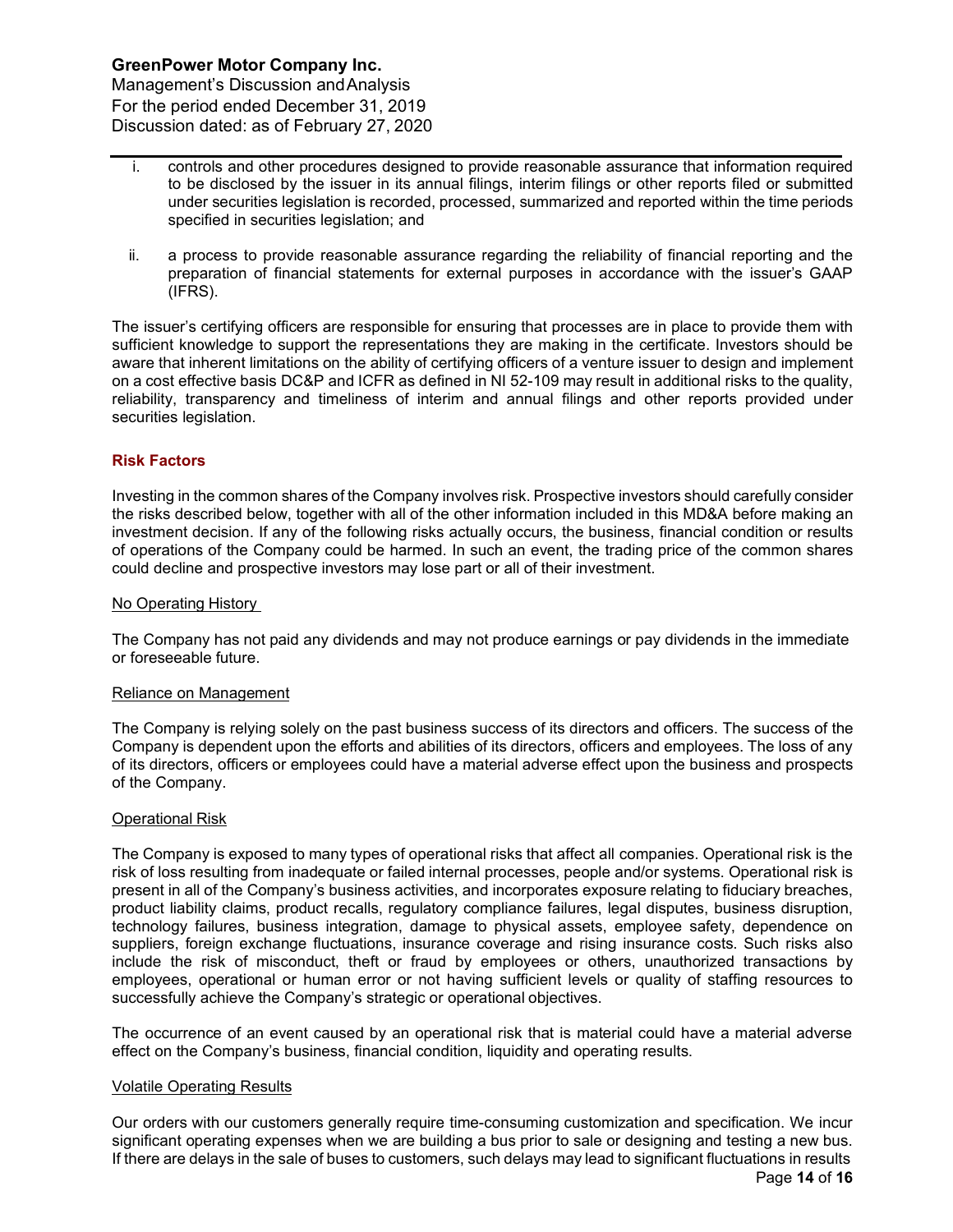Management's Discussion andAnalysis For the period ended December 31, 2019 Discussion dated: as of February 27, 2020

of operations from quarter to quarter, making it difficult to predict our financial performance on a quarterly basis.

### Competition in the industry

The Company competes against a number of existing manufacturers of all-electric buses, traditional diesel buses and other buses with various models based on size, purpose or performance features. The Company competes in the non-diesel or alternative fuel segment of this market. There are existing competitors in the various market segments with the potential for future competitors.

#### Provision for Warranty Costs

The Company offers warranties on the transit, charter and school buses it sells. Management estimates the related provision for future warranty claims based on historical warranty claim information as well as recent trends that might suggest past cost information may differ from future claims. Factors that could impact the estimated claim information include the success of the Company's productivity and quality initiatives as well as parts and labour costs. Actual warranty expense will differ from the provisions which are estimated by management.

#### Sales and Marketing

Presently, the initial price of the Company's products are higher than a traditional diesel bus and certain grants and subsidies are available to offset these higher prices. Sales of Company products may also be impacted by the current market price of diesel fuel, along with the values placed on avoiding other ancillary costs such as noise and vehicle emissions. The Company's products are based on emerging technologies which seek to provide operators and users with vehicles that are all-electric, emission free, and with reduced noise. A reduction or cancellation of these grants would negatively impact our sales program.

## Current requirements and regulations may change or become more onerous

The Company's products must comply with local regulatory and safety requirements in order to be allowed to operate within the relevant jurisdiction or to qualify for funding. These requirements are subject tochange and one regulatory environment is not indicative of another.